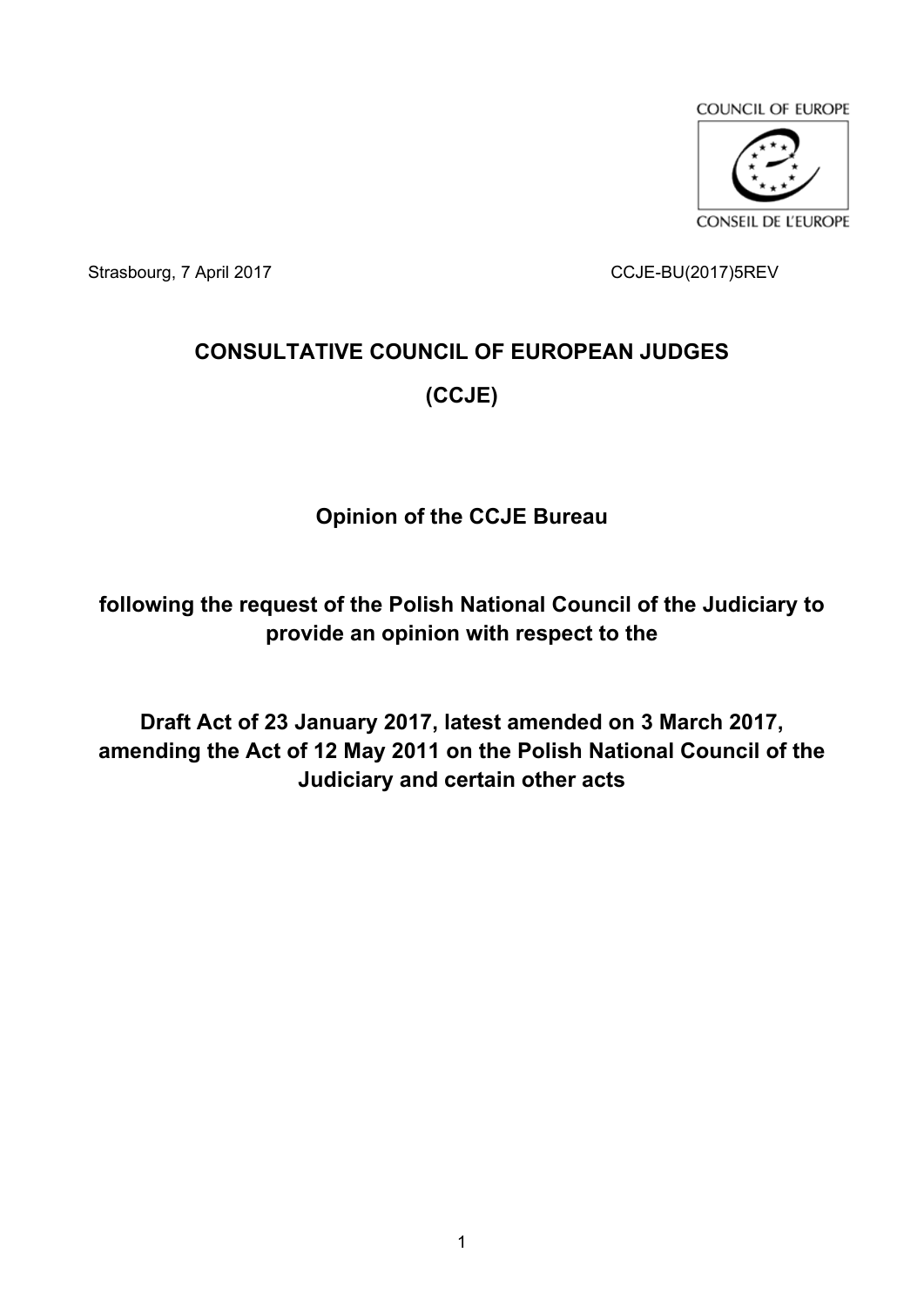### **A. The request and the procedure of the assessment**

- 1. By letter of 3 April 2017 the Chairman of the National Council of the Judiciary of Poland addressed the CCJE, requesting an opinion with respect to the Draft Act amending the Act of 12 May 2011 on the Polish National Council of the Judiciary and certain other acts.
- 2. The Polish National Council of the Judiciary referred to the Draft Act and requested the CCJE to assess the compliance of the proposed changes with international standards on the independence of judges. The CCJE was provided with the Draft Act amended on 3 March 2017 as well as the Act of 12 May 2011 on the Polish National Council of the Judiciary, both in English translation.
- 3. The CCJE Bureau emphasises that it is not in a position to assess the constitutionality of the Draft Act. On the other hand, the CCJE Bureau is competent, according to its Terms of Reference, to assess whether the Draft Act is in compliance with Council of Europe standards concerning judges.

#### **B. The current legislation on the National Council of the Judiciary**

- 4. According to Article 186 of the Polish Constitution, the National Council of the Judiciary *"shall safeguard the independence of courts and judges"*. Pursuant to Article 187 of the Constitution, the National Council of the Judiciary is composed of 25 members as follows:
	- the First President of the Supreme Court, the Minister of Justice, the President of the Supreme Administrative Court and an individual appointed by the President of the Republic
	- 15 judges chosen from amongst the judges of the Supreme Court, common courts, administrative courts and military courts
	- 4 members chosen by the Sejm from amongst its Deputies and 2 members chosen by the Senate from amongst its members
- 5. According to Article 187 of the Constitution, the term of office of the members of the Judicial Council shall be four years. Furthermore, the organisational structure, the scope of activity and procedures for work of the National Council of the Judiciary, as well as the manner of choosing its members, shall be specified by statute.
- 6. The Act of 12 May 2011 on the National Council of the Judiciary regulates the competencies, method of selecting the members, the structure and proceedings before the Polish National Council of the Judiciary<sup>1</sup>. According to Article 3 of the Act the competencies of the Judicial Council include among others:
	- review and assessment of candidates for the post of judges of the Supreme Court and common courts, administrative and military courts and the appointment of trainee judges
	- presenting to the President of the Republic motions for appointment of judges to the same courts
	- resolving on a set of principles of professional ethics of judges and trainee judges and ensuring their observance
	- passing opinions on the condition of the judiciary and trainee judges

<sup>&</sup>lt;sup>1</sup> Act of 12 May 2011 on the National Council of the Judiciary, Article 1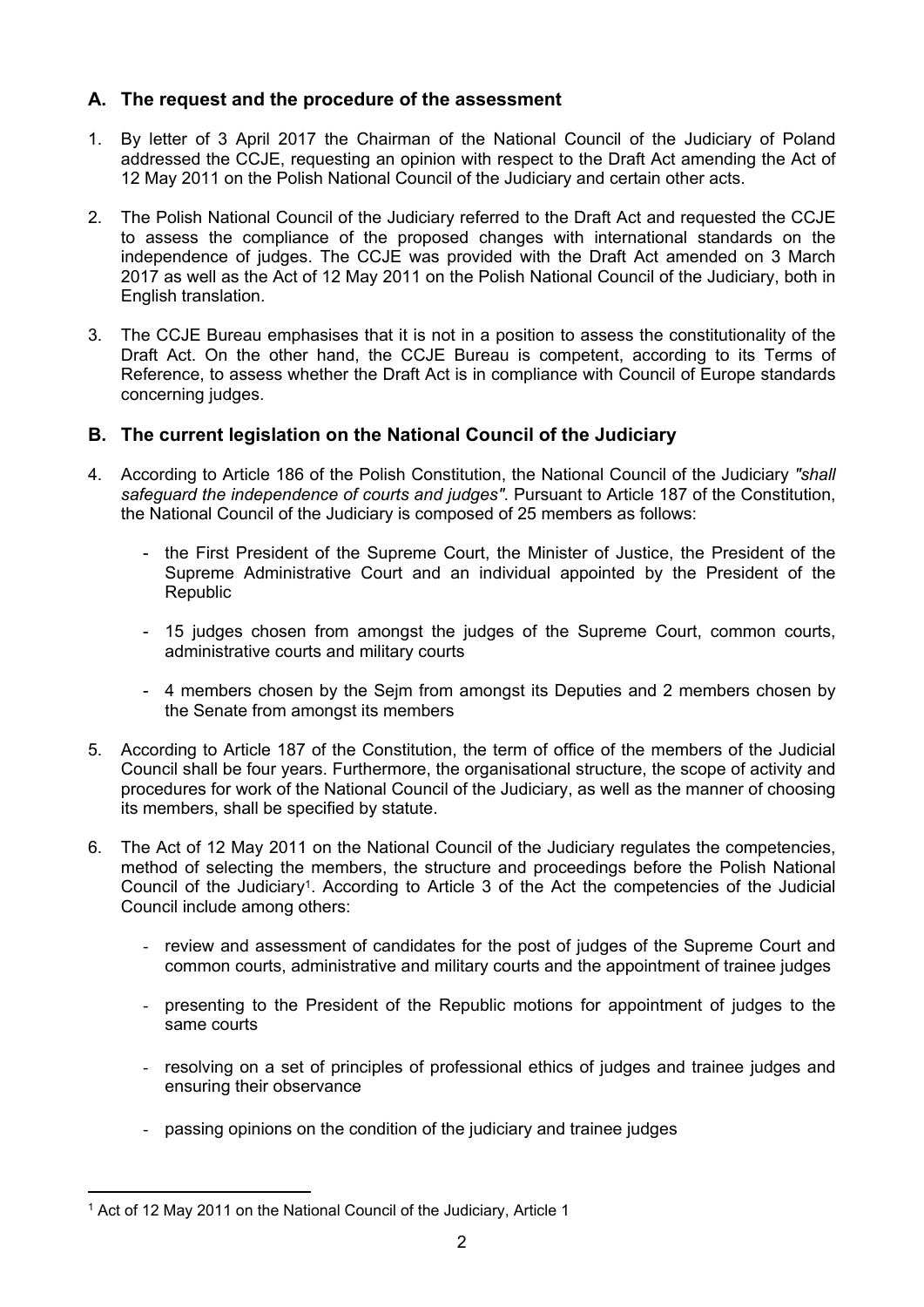- expressing opinions on matters concerning the judiciary, judges and trainee judges
- giving opinions on draft legislation concerning the judiciary, judges and trainee judges, and presenting proposals in this regard
- 7. The most significant changes introduced by the Draft Act of 23 January 2017 to the 2011 Act concerns:
	- the selection methods for judicial members of the Judicial Council
	- the structure of the Judicial Council and the procedure for selecting judges
	- the pre-term removal of the judges currently sitting as members of the Judicial Council

The Bureau of the CCJE will assess these proposed amendments in the following.

#### **C. Selection methods for judge members of the Judicial Council**

- 8. The current selection methods for the fifteen judges appointed to sit on the Judicial Council entails that they are elected by different assemblies of judges<sup>2</sup>. According to the Draft Act, the current selection method shall be replaced with a procedure whereby all judges sitting on the Judicial Council will be chosen by the *Sejm*.
- 9. According to the Draft Act Articles 10-12, the Marshal of the *Sejm* shall publish vacancy notifications for judges to be appointed to the Judicial Council. The Presidium of the *Sejm* or at least 50 members of the *Sejm* shall present their candidates for membership of the Council to the Marshal of the *Sejm.* Judges' associations may also present their recommendations concerning the proposed candidates. The Marshal shall then present to the *Sejm* a pool of candidates based on the nominations received from the Presidium and deputies.
- 10. The Bureau of the CCJE is deeply concerned at the implications of Draft Act for constitutional principle of separation of powers as well as that of the independence of the judiciary, as it effectively means transferring the power to appoint members of the Council from the judiciary to the legislature<sup>3</sup>. This proposed new method for selecting judicial members of the Council is not in accordance with European standards for judicial independence. It will increase the influence of the legislative power over the judiciary and infringe the well-established principle that judicial members of a Council for the Judiciary should be chosen by their peers.
- 11. By its *Recommendation CM/Rec(2010)12 on Judges: independence, efficiency and responsibilities*, the Committee of Ministers of the Council of Europe took the position that not less than half the members of Councils for the Judiciary should be judges *chosen by their*  peers from all levels of the judiciary and with respect for pluralism inside the judiciary<sup>4</sup>. This is also reflected in the opinions of the CCJE and other relevant bodies at a European level set up in order to safeguard the Rule of Law and principles for judicial independence and impartiality.
- 12. In its Opinion No. 10 (2007) on the Council for the Judiciary at the service of society, paragraphs 25-27, the CCJE stated: In order to guarantee its independence, there should be rules ensuring that the judge members of Councils for the Judiciary *should be elected by their peers* following methods guaranteeing the widest representation of the judiciary at all levels. This position was reiterated by the CCJE in its Magna Carta of Judges, adopted on the

<sup>2</sup> Act of 12 May 2011 on the National Council of the Judiciary, Articles 11-13

<sup>&</sup>lt;sup>3</sup> The Commissioner for Human Rights share the same concerns by his letter of 31 March 2017 to the speaker of the *Sejm*

<sup>4</sup> Recommendation CM/Rec(2010)12 on Judges: independence, efficiency and responsibilities, paragraph 27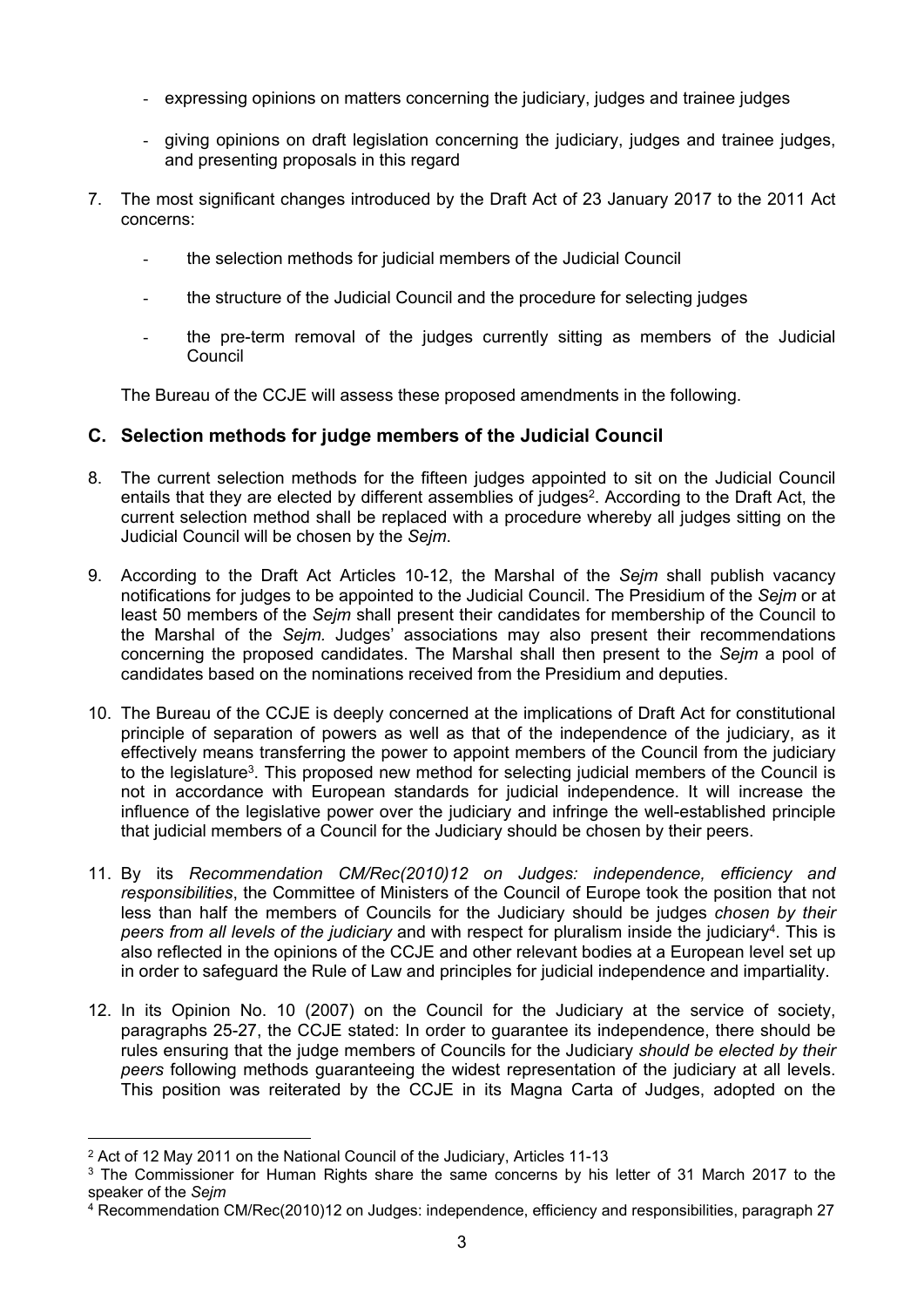occasion of its 10<sup>th</sup> anniversary in 2010<sup>5</sup>. Also the Venice Commission has advocated the view that judicial members of a Council for the Judiciary should be elected or appointed by their peers<sup>6</sup>.

- 13. In relation to the need for pluralism, the Bureau of the CCJE notes that the Draft Act does not specify the modalities for ensuring that judges who are members of the Judicial Council are representative of the whole judiciary at all levels and of all its branches.
- 14. Furthermore, the proposed new method for selecting judicial members of the Council goes against the principles set out in the Council of Europe Plan of Action on Strengthening Judicial Independence and Impartiality. The Plan of Action was adopted by the Committee of Ministers on 13 April 2016 and states *inter alia*: *In order to ensure the independent and effective working of judicial councils, measures should be taken to de-politicise the process of electing or appointing members to judicial councils*.
- 15. The Bureau of the CCJE stresses the necessity of regulating the procedure for the appointment of members to Councils in a way that ensure that they are free from political or corporate influence<sup>7</sup>.
- 16. The Bureau of the CCJE concludes that in order to fulfil European standards on judicial independence, the judge members of the National Council of the Judiciary of Poland should continue to be chosen by the judiciary.

#### **D. The structure of the Judicial Council and the procedure for selecting judges**

- 17. The Draft Act provides for a division of the Judicial Council into two Assemblies. According to the Draft Act the First Assembly shall be composed of ten members; the Minister of Justice, the First President of the Supreme Court, the President of the Supreme Administrative Court, a person appointed by the President of the Republic of Poland, four members of the *Sejm* and two members of the Senate. The Second Assembly shall be composed of fifteen judges.
- 18. The Assemblies shall in turn and separately consider and evaluate the candidates for the posts of Supreme Court judges, the posts of common court judges, administrative court judges and military court judges as well as the posts of trainee judges. If the Assemblies of the Council have adopted divergent assessment of the candidate, the Assembly of the Council, which issued a positive assessment, may adopt a resolution to refer the application for the examination and evaluation by the full composition of the Council. In this case, issuing a positive evaluation of a candidate requires votes of 17 members of the Council: First President of the Supreme Court, President of the Supreme Administrative Court and the Council members elected from among the judges<sup>8</sup>.
- 19. The proposed division of the Judicial Council into two Assemblies, combined with the rules to be applied in case of diverging opinions between the two of them, will provide the First Assembly with the power to veto a favourable decision taken by a majority of the Second Assembly as the proposed rules requires all 17 judges of the Judicial Council to reach a unanimous favourable decision. Thus, the legislative and executive powers forming the majority of the First Assembly, will have a decisive role in the procedure for appointing judges and trainee judges, and thereby the proposed new procedures may infringe the independence of the judiciary.

<sup>5</sup> The CCJE Magna Carta of Judges (Fundamental Principles), paragraph 13

<sup>&</sup>lt;sup>6</sup> European Commission for Democracy through Law (Venice Commission), Report on the Independence of the Judicial System, Part I: The Independence of Judges, Adopted by the Venice Commission at its 82<sup>nd</sup> Plenary Session (Venice, 12-13 March 2010), paragraph 32

<sup>7</sup> Recommendation CM/Rec(2010)12 on Judges: independence, efficiency and responsibilities, paragraph 36 8 Draft Act Articles 31A and 31 B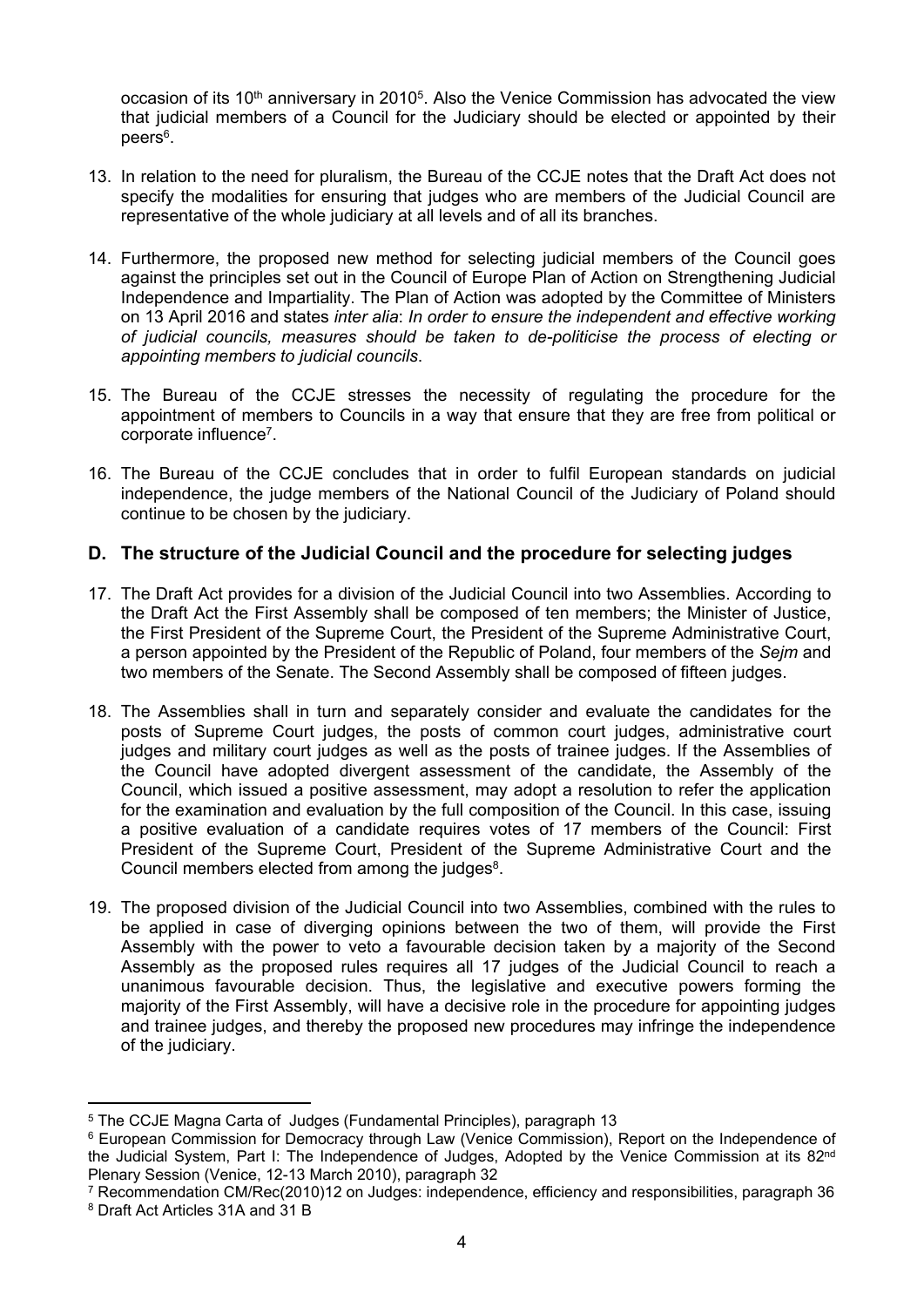- 20. The proposed division of the Judicial Council will furthermore give rise to the risk of politicising the Council. It is essential for the maintenance of the independence of the judiciary that the procedures for appointment and promotion of judges ensures that decisions concerning the selection of judges are based on merits, and free from excessive political interference<sup>9</sup>.
- 21. The Bureau of the CCJE concludes that the proposed new procedure for selecting judges will give the legislative and executive powers a decisive role in the procedure for appointing judges and assistant judges, and thereby the proposed new procedures may infringe the independence of the judiciary. Furthermore, the proposed division of the Judicial Council into two Assemblies may hamper the work of the Council and thereby weaken its role as a constitutional body and as a guardian of judicial independence.

#### **E. The pre-term removal of the judges currently sitting as members of the Judicial Council**

- 22. The transitional provisions of the Draft Act provide for the termination of the mandate of the 15 judges who are currently members of the Judicial Council thirty days after the entry into force of the Draft Act i.e., 14 days after its publication: The appointment of their successors should occur within 30 days from the termination of their mandate, and be carried out in accordance with the new procedure and modalities laid out in the Draft Act.
- 23. The CCJE has taken the position that decisions which remove basic safeguards of judicial independence are unacceptable. A new parliamentary majority and government must not question the appointment or tenure of judges who have already been appointed in a proper manner<sup>10</sup>. The Judicial Council is a constitutional body entrusted with a mission of fundamental importance for the independence of the judiciary. The same security of tenure must therefore apply *mutatis mutandis* to members of a Council for the Judiciary. Consequently, a member of a Judicial Council should only be removed from office following the application - as a minimum - of those safeguards and procedures that would apply when consideration is being given to a removal from office of an ordinary judge. The procedure in the case of pre-term removal should be transparent and any risk of political influence should be firmly excluded<sup>11</sup>.
- 24. Furthermore, this proposed provision may interfere with the guarantees of Article 6 of the European Convention on Human Rights in so far as the current members of the Judicial Council would seemingly not be able to challenge the termination of their mandates before a judicial body. In this respect the Bureau of the CCJE refers to the ECtHR Grand Chamber judgment of 23 June 2016 in the case *Baka v. Hungary*.
- 25. The Bureau of the CCJE concludes that the pre-term removal of the judges currently sitting as members of the National Council of the Judiciary is not in accordance with European standards on judicial independence.

#### **F. Conclusions**

26. The Bureau of the CCJE, which represents the CCJE members (who are serving judges from all over Europe), is concerned that the Draft Act would be a major step backward from real judicial independence in Poland, and about the message this sends about the value of judges to society, their place in the constitutional order and their ability to provide a key public function in a meaningful way.

<sup>9</sup> Council of Europe Plan of Action on Strengthening Judicial Independence and Impartiality, Explanatory note, Action 1.2

<sup>&</sup>lt;sup>10</sup> CCJE Opinion No. 18 (2015) on the position of the judiciary and its relation with the other powers of state in a modern democracy, paragraph 44

<sup>11</sup> CCJE Opinion No. 19 on the Role of Court Presidents, paragraphs 46-47